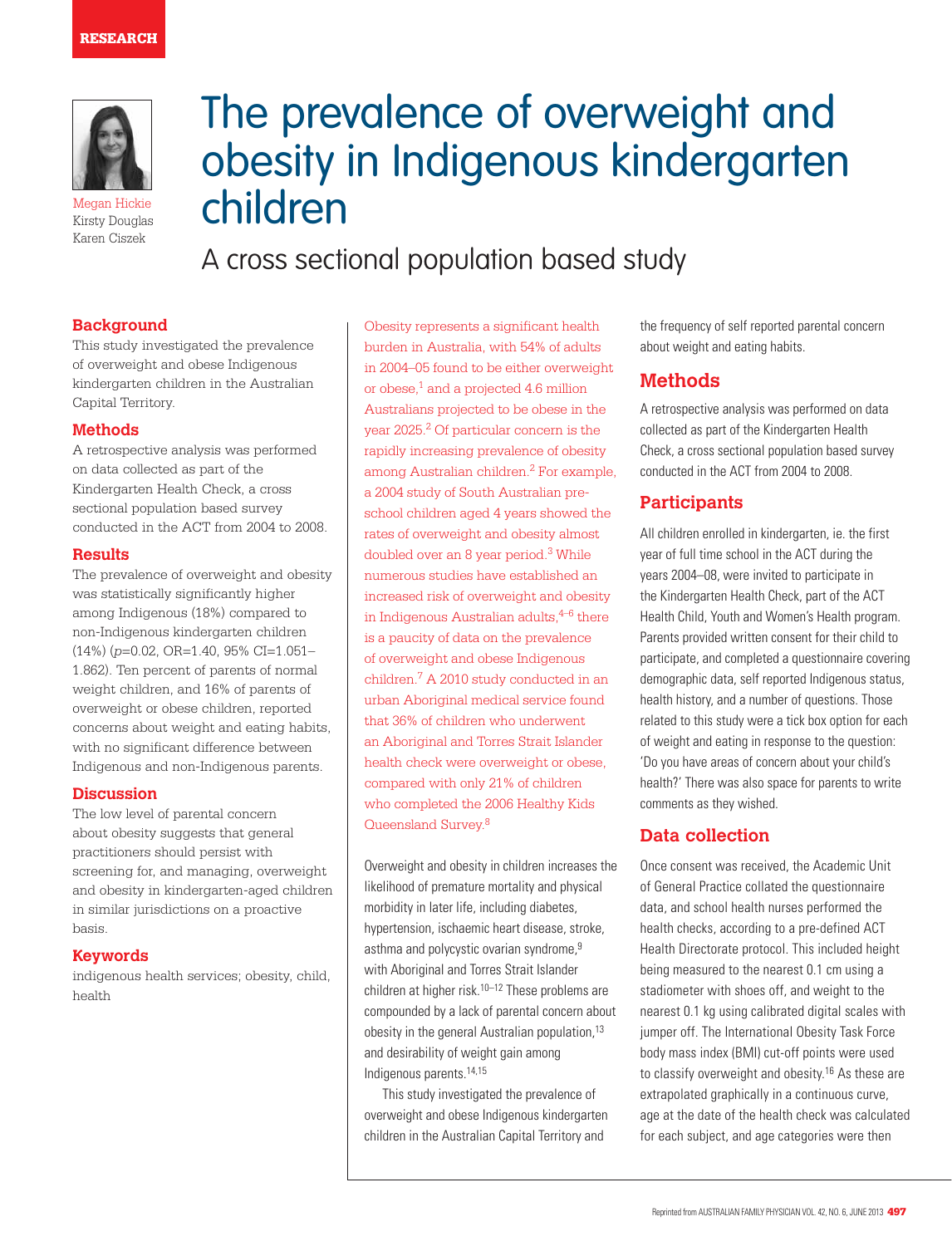| Table 1. Age and body mass index categories       |                            |              |                                        |                                                            |                |  |  |  |
|---------------------------------------------------|----------------------------|--------------|----------------------------------------|------------------------------------------------------------|----------------|--|--|--|
| Subject's age calculated<br>to two decimal places | Age for purposes<br>of BMI | (overweight) | Body mass index 25 $kg/m^2$ equivalent | Body mass index 30 kg/m <sup>2</sup> equivalent<br>(obese) |                |  |  |  |
|                                                   |                            | <b>Males</b> | <b>Females</b>                         | <b>Males</b>                                               | <b>Females</b> |  |  |  |
| $4.25 - 4.74$                                     | 4.5                        | 17.47        | 17.19                                  | 19.26                                                      | 19.12          |  |  |  |
| $4.75 - 5.24$                                     | 5.0                        | 17.42        | 17.15                                  | 19.30                                                      | 19.17          |  |  |  |
| $5.35 - 5.74$                                     | 5.5                        | 17.45        | 17.20                                  | 19.47                                                      | 19.34          |  |  |  |
| $5.75 - 6.24$                                     | 6.0                        | 17.55        | 17.34                                  | 19.78                                                      | 19.65          |  |  |  |
| $6.25 - 6.74$                                     | 6.5                        | 17.71        | 17.53                                  | 20.23                                                      | 20.08          |  |  |  |

determined as close as possible to half years of age (Table 1). A BMI equal to or less than 13.8 was used to identify underweight children.

Where subjects were found to be over or underweight, according to the Centers for Disease Control and Prevention growth charts,17 nurses recommended that either their family doctor or an ACT health dietician review them. Parents who expressed concern about their child's weight or eating habits on the health questionnaire, were given a leaflet with information about nutrition.

## **Statistical analysis**

All data was entered onto an Access database and then analysed using Predictive Analytics Software to calculate the  $p$  value (using  $X^2$  test), unadjusted odds ratio (OR) and 95% confidence intervals (CI).

## **Results**

During the study period, of the 21 561 children enrolled in kindergarten in the ACT, 18 998 (88%) completed and returned the questionnaire;18 482 (81%) were eligible for this study (*Figure 1*). Rates of overweight and obesity between the two groups fluctuated over the study period, with higher prevalence in the Indigenous subjects in 2004, 2005 and 2008; and higher prevalence in the non-Indigenous children in 2006 and 2007 (Figure 2). Across the study period, the prevalence of overweight and obesity was statistically significantly higher among Indigenous (18%) compared to non-Indigenous kindergarten children (14%)  $(p=0.020, 0R=1.40, 95\%$  CI=1.051-1.862) (Table 2). Ten percent of parents of normal weight children, and 16% of parents of overweight or obese children, reported concerns about weight and eating habits, with no significant difference between Indigenous and non-Indigenous parents (Table 3, Table 4).

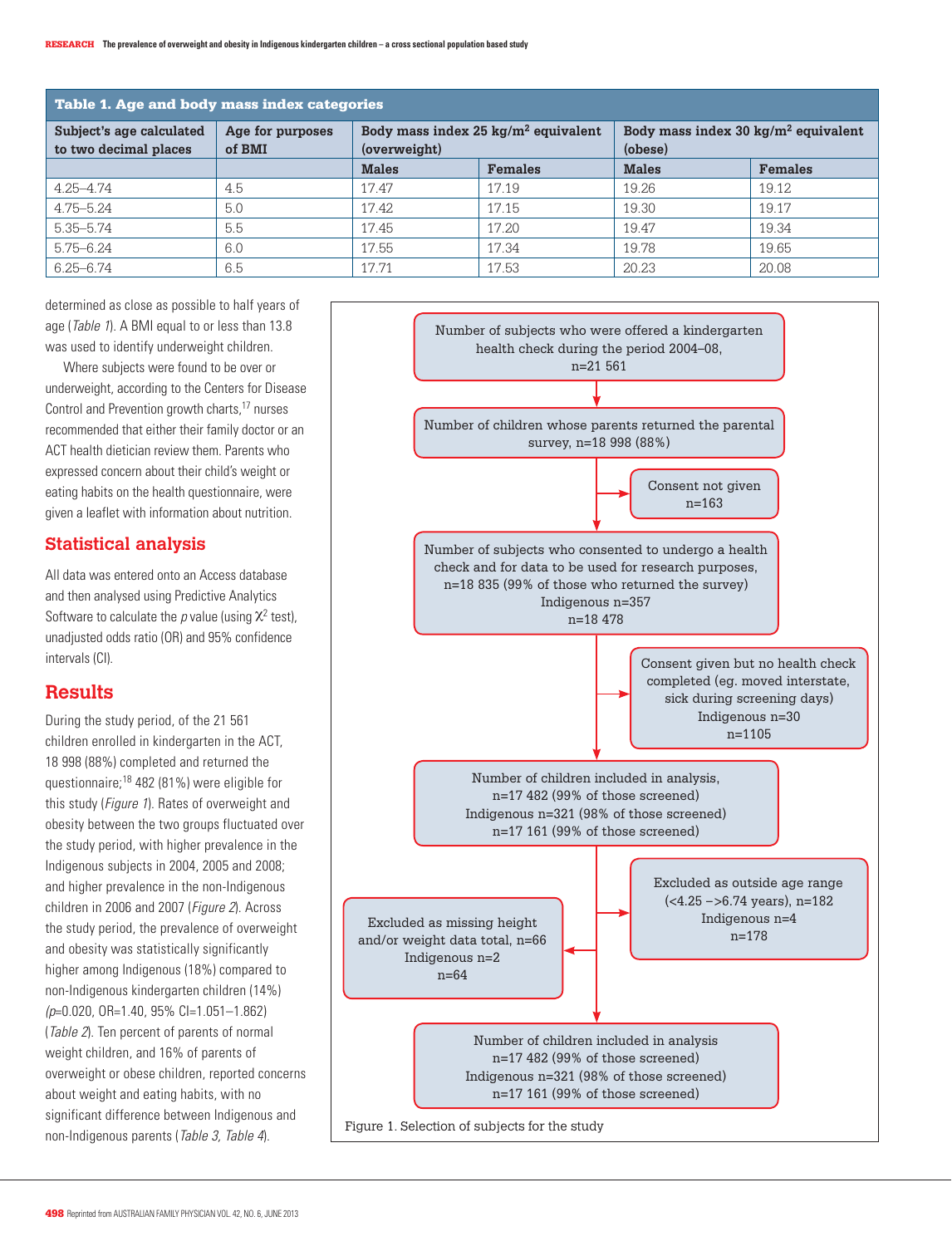# **Discussion**

This study demonstrated a statistically significantly higher prevalence of overweight and obesity in Indigenous kindergarten children than their non-Indigenous counterparts. This cannot be explained by a lack of parental

concern or positive parental attitudes toward weight gain. In the absence of national data on overweight and obesity in Aboriginal and Torres Strait Islander children, this study provides further insight into the nature and extent of the problem. The reliability of the data



Figure 2. Overweight and obesity in kindergarten children, 2004–08

#### Table 2. Overweight and obesity in Indigenous and non-Indigenous kindergarten children

|                           |                                   | Outcome – overweight and<br>obesity |      |                                                   |      | $\boldsymbol{p}$<br>value | Odds<br>ratio | 95%<br>confidence |
|---------------------------|-----------------------------------|-------------------------------------|------|---------------------------------------------------|------|---------------------------|---------------|-------------------|
|                           |                                   | Overweight<br>or obese<br>(% )      |      | <b>Healthy</b><br>weight or<br>underweight<br>(%) |      |                           |               | interval          |
| Exposure –<br>indigeneity | Indigenous<br>$(n=321)$           | 59                                  | (18) | 262                                               | (82) | 0.020                     | 1.401         | 1.051-1.862       |
|                           | Non-<br>Indigenous<br>$(n=17161)$ | 2378                                | (14) | 14 783 (86)                                       |      |                           |               |                   |

#### Table 3. Parental concern about obesity in overweight and non-overweight kindergarten children

|                        |                                          | Outcome – parental<br>concern |      |                               |      | $\boldsymbol{p}$<br>value | Odds<br>ratio | 95%<br>confidence |
|------------------------|------------------------------------------|-------------------------------|------|-------------------------------|------|---------------------------|---------------|-------------------|
|                        |                                          | Parental<br>concern<br>(%)    |      | No parental<br>concern<br>(%) |      |                           |               | interval          |
| $Exposure -$<br>weight | Overweight<br>or obese<br>$(n=2437)$     | 380                           | (16) | 2.057                         | (84) | 0.000                     | 1.612         | 1.428-1.820       |
|                        | Healthy or<br>underweight<br>$(n=15045)$ | 1547                          | (10) | 13 498 (90)                   |      |                           |               |                   |

is assisted by the high response rate and that the proportion of Indigenous subjects in this study (1.8%) is similar to that of the Australian population (2.5%).17 The higher prevalence of overweight and obese children found in this study is consistent with previous research, $4-6$ and mirrors a broader national trend of increased burden of disease among Indigenous Australian children.19–21

Several government campaigns specifically targeted at childhood overweight and obesity coincided with the study period (2004–08). The 'Go for 2&5' campaign began in the ACT in 2005 and continued throughout the entire study period. Aimed at children aged 5–12 years and their parents, it encouraged daily consumption of fruit and vegetables.22 The 'Get Moving' campaign of 2006, targeted children aged 5 years and over, and promoted regular physical activity.23 The 'Get Set 4 Life – Habits for Healthy Kids' campaign began in the final year of the study period (2008), and involved the distribution of an information booklet to parents regarding healthy eating, regular exercise and other children's health issues.24 Despite these numerous public health campaigns, only 16% of parents of overweight or obese children expressed any concern about their child's weight and/or eating habits on the questionnaire.

One of the limitations of this research is its focus on kindergarten children. The greatest burden of childhood obesity may arise later, in early adolescence, when eating and exercise behaviours are more strongly linked to peer group influence and hormonal changes.25 In addition, the age at which childhood obesity is an accurate predictor of obesity in adulthood remains uncertain.26 In light of this, obesity during the kindergarten year may not be a reliable indicator of adult obesity and disease.

# **Implications for general practice**

- Advertising campaigns may not be successful at raising parental awareness about weight and eating habits in children.
- Childhood obesity among kindergarten children remains a significant problem, particularly for Aboriginal and Torres Strait Islander children.
- The low level of parental concern for obesity suggests that GPs should persist with screening for, and managing, overweight and obesity